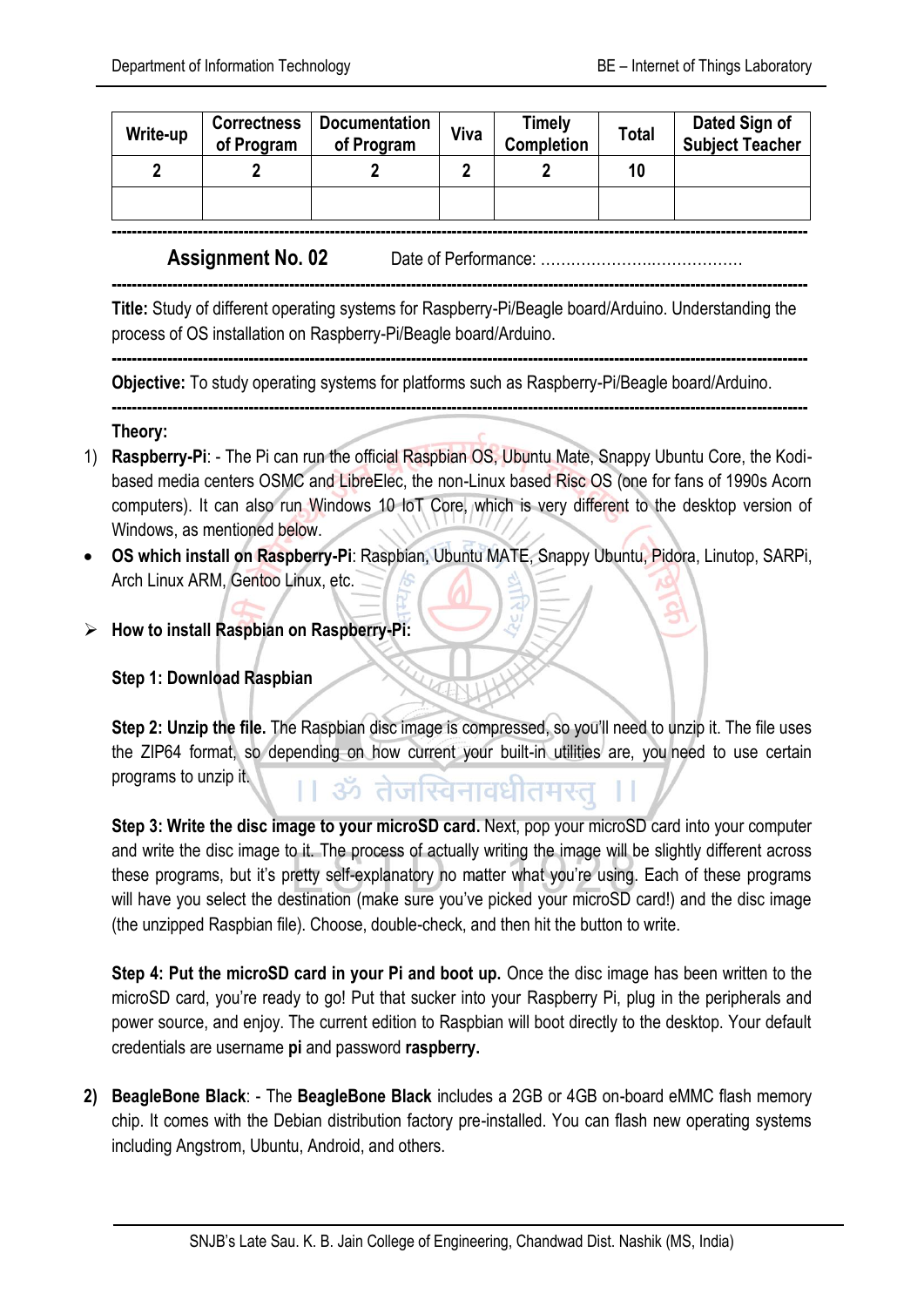- 1. **Os which install on BeagleBone Black:** [Angstrom,](https://elinux.org/BeagleBone_Operating_Systems#Angstrom) [Android](https://elinux.org/BeagleBone_Operating_Systems#Android)[, Debian,](https://elinux.org/BeagleBone_Operating_Systems#Debian) [Fedora,](https://elinux.org/BeagleBone_Operating_Systems#Fedora) [Buildroot,](https://elinux.org/BeagleBone_Operating_Systems#Buildroot) [Gentoo,](https://elinux.org/BeagleBone_Operating_Systems#Gentoo) [Nerves](https://elinux.org/BeagleBone_Operating_Systems#Nerves_Erlang.2FOTP)  [Erlang/OTP,](https://elinux.org/BeagleBone_Operating_Systems#Nerves_Erlang.2FOTP) [Sabayon,](https://elinux.org/BeagleBone_Operating_Systems#Sabayon) [Ubuntu,](https://elinux.org/BeagleBone_Operating_Systems#Ubuntu) [Yocto,](https://elinux.org/BeagleBone_Operating_Systems#Yocto) [MINIX 3](https://elinux.org/BeagleBone_Operating_Systems#MINIX_3)
- **How to install Debian on BeagleBone Black:**

**Step 1: Download Debian img.xz file.** 

**Step 2:** Unzip the file.

**Step 3:** Insert your MicroSD (uSD) card into the proper slot. Most uSD cards come with a full-sized SD card that is really just an adapter. If this is what you have then insert the uSD into the adapter, then into your card reader.

**Step 4:** Now open Win32 Disk imager, click the blue folder icon, navigate to the debian img location, and double click the file. Now click Write and let the process complete. Depending on your processor and available RAM it should be done in around 5 minutes.

**Step 5:** Alright, once that's done, you'll get a notification pop-up. Now we're ready to get going. Remove the SD adapter from the card slot, remove the uSD card from the adapter. With the USB cable disconnected insert the uSD into the BBB.

**Step 6:** Now, this next part is pretty straight forward. Plug the USB cable in and wait some more. If everything is going right you will notice that the four (4) leds just above the USB cable are doing the KIT impression. This could take up to 45 minutes, I just did it again in around 5 minutes. Your mileage will vary. Go back and surf reddit some more.

**Step 7:** If you are not seeing the leds swing back and forth you will need to unplug the USB cable, press and hold down the user button above the uSD card slot (next to the 2 little 10 pin ICs) then plug in the USB cable. Release the button and wait. You should see the LEDs swinging back and forth after a few seconds. Once this happens it's waiting time. When all 4 LEDs next to the USB slot stay lit at the same time the flash process has been completed.

**Step 8:** Remove the uSD card and reboot your BBB. You can reboot the BBB by removing and reconnecting the USB cable, or hitting the reset button above the USB cable near the edge of the board.

**Step 9:** Now using putty, or your SSH flavor of choice, connect to the BBB using the IP address 192.168.7.2. You'll be prompted for a username. Type root and press Enter. By default, there is no root password. I recommend changing this ASAP if you plan on putting your BBB on the network. To do this type password, hit enter, then enter your desired password. You will be prompted to enter it again to verify.